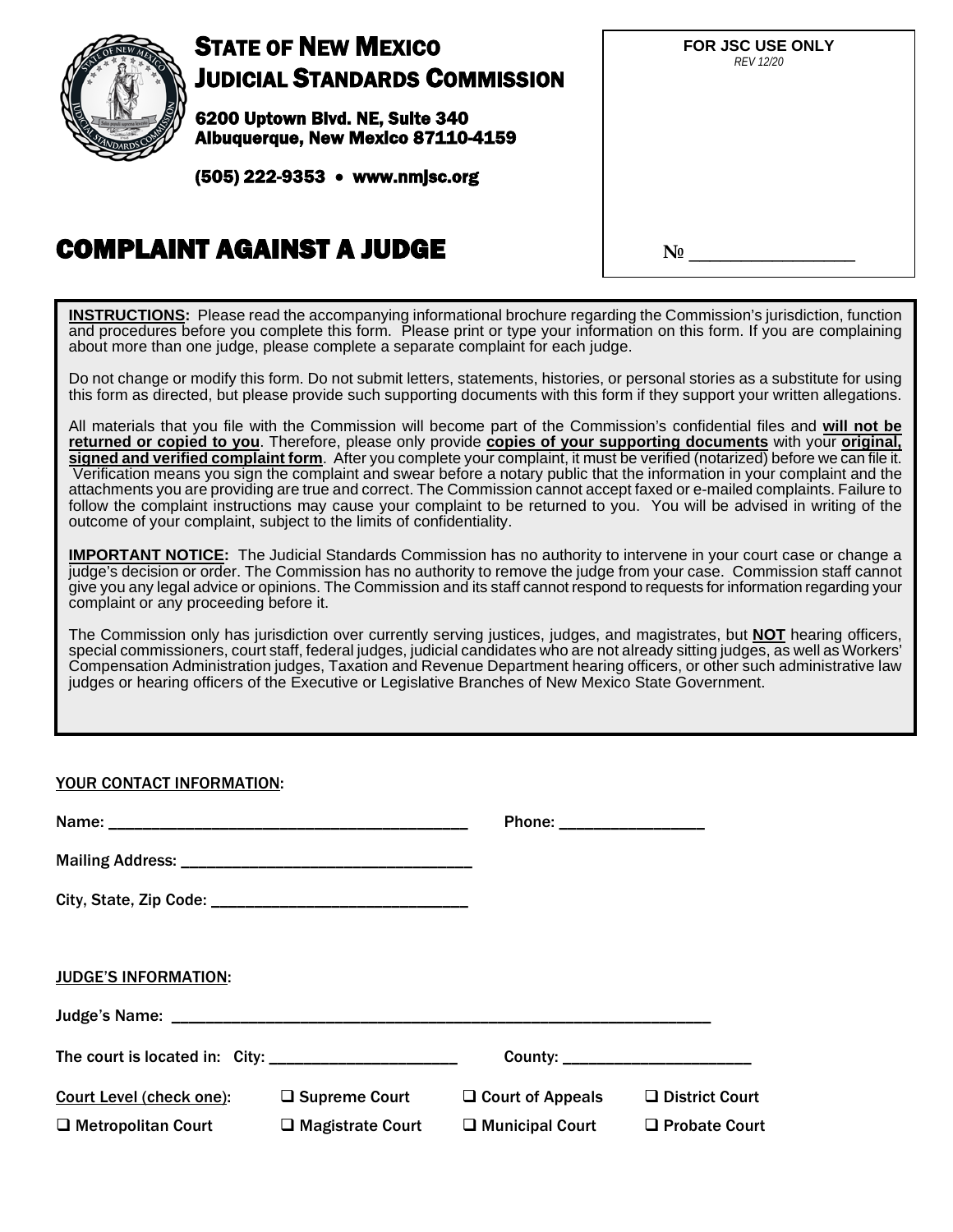| If your complaint involves a court case, please provide the following information: |                                                  |  |  |  |
|------------------------------------------------------------------------------------|--------------------------------------------------|--|--|--|
| Case Number (all letters and numbers):                                             | <b>Case Status:</b>                              |  |  |  |
|                                                                                    | $\Box$ Ongoing $\Box$ Concluded $\Box$ On Appeal |  |  |  |
| Your Attorney: ____________________________                                        | Opposing Attorney: _______________________       |  |  |  |
|                                                                                    |                                                  |  |  |  |
|                                                                                    |                                                  |  |  |  |
|                                                                                    |                                                  |  |  |  |
|                                                                                    | Party Represented: _______________________       |  |  |  |
|                                                                                    |                                                  |  |  |  |
| Other Attorney Involved: __________________                                        | Other Attorney Involved: __________________      |  |  |  |
|                                                                                    |                                                  |  |  |  |
|                                                                                    |                                                  |  |  |  |
|                                                                                    |                                                  |  |  |  |
|                                                                                    |                                                  |  |  |  |

## YOUR ALLEGATIONS:

In the following section, please state the specific facts and circumstances that you believe amount to judicial misconduct or disability. Please be sure to provide all relevant details, names, dates, places, and witnesses. Each allegation that you state should be factual and specific, but as brief and to the point as you can state it. In the subsections provided for each allegation, please provide the following information:

- (A) Names, addresses and daytime telephone numbers of any attorneys involved in the proceeding at issue;
- (B) Names, addresses and daytime telephone numbers of witnesses who can offer support for each allegation; and
- (C) A list of the documents and materials that you are submitting with this complaint to support each of your allegations. Be sure to label and number each document and make specific reference to the exhibit number. For example: "Exhibit 1, letter from my attorney dated 9/2/19. Exhibit 2, Court Order dated 10/28/19."

Please note that you will not present your complaint to the Commission in person. Personal interviews are not usually necessary for our initial review and investigation of your complaint. Please also note that Commission attorneys do not represent you in any matter before the Commission. If we need further information from you, we will contact you by phone or mail.

We have provided pages for three allegations. If you have more allegations, please make copies of the "Additional Allegations" page for any further allegations you wish to make.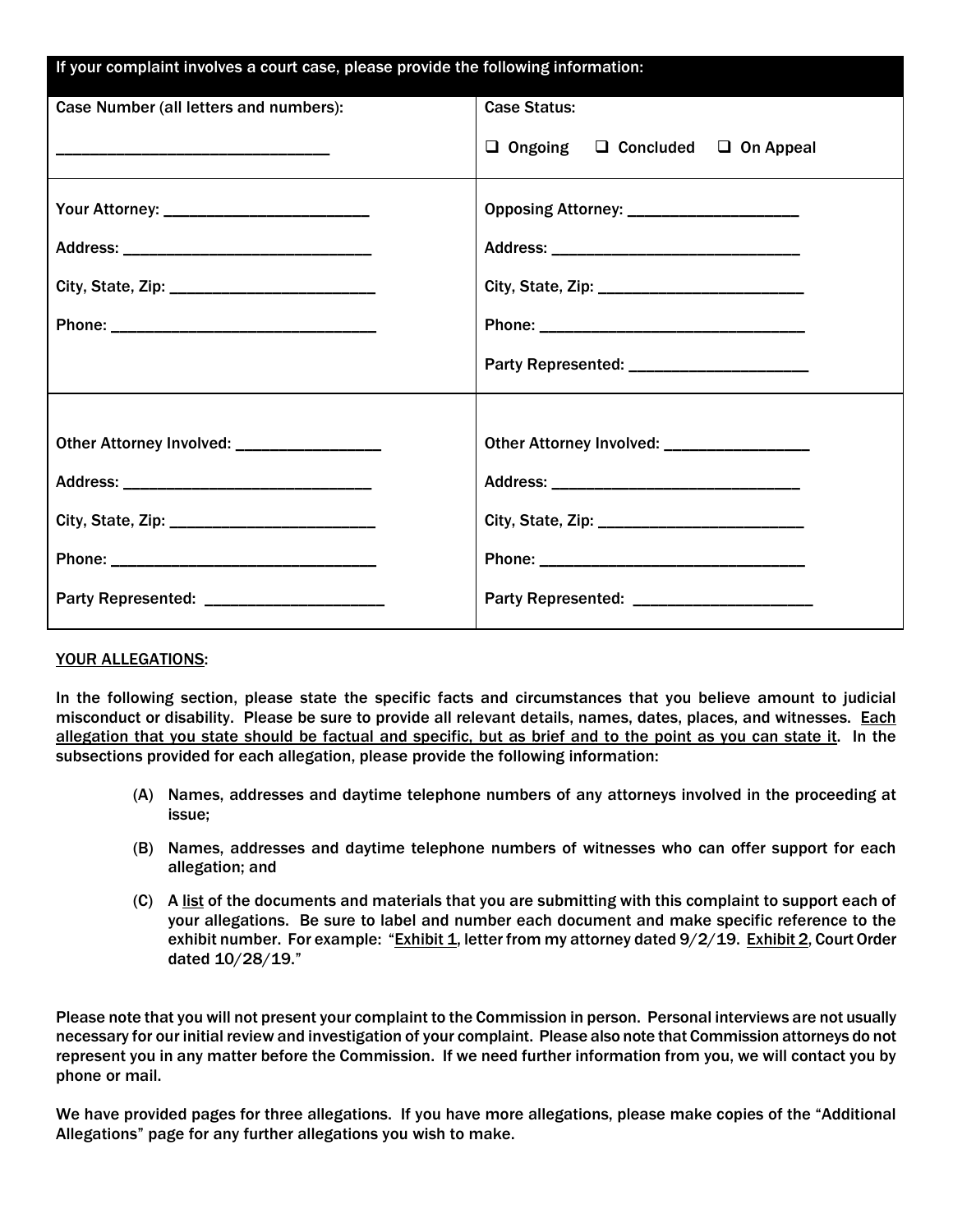A) Names, addresses and daytime telephone numbers of attorneys involved in the proceeding: B) Names, addresses and daytime telephone numbers of witnesses who can support this allegation: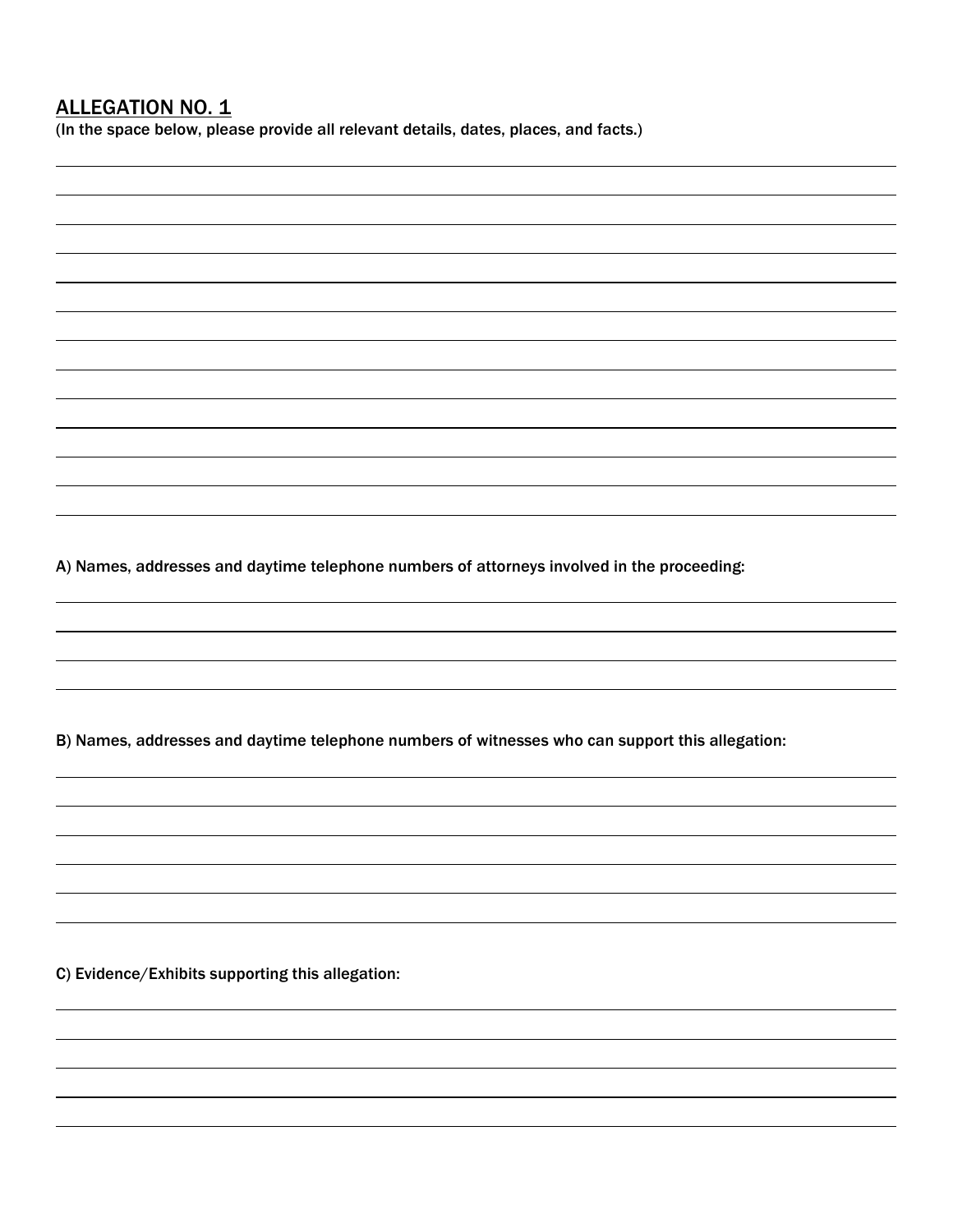## ALLEGATION NO. 2

(In the space below, please provide all relevant details, dates, places, and facts.)

A) Names, addresses and daytime telephone numbers of attorneys involved in the proceeding:

B) Names, addresses and daytime telephone numbers of witnesses who can support this allegation: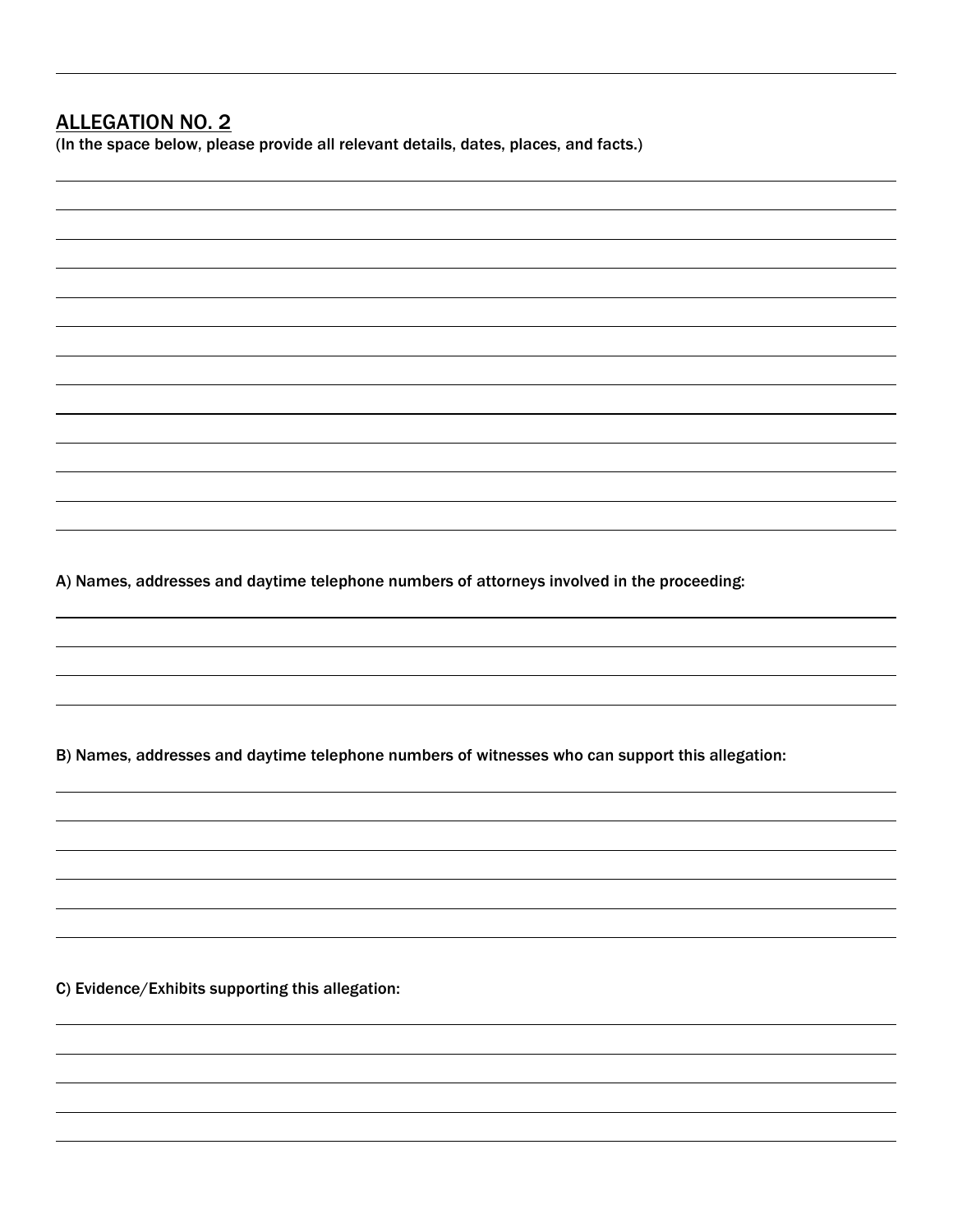## ALLEGATION NO. 3

(In the space below, please provide all relevant details, dates, places, and facts.)

A) Names, addresses and daytime telephone numbers of attorneys involved in the proceeding:

B) Names, addresses and daytime telephone numbers of witnesses who can support this allegation: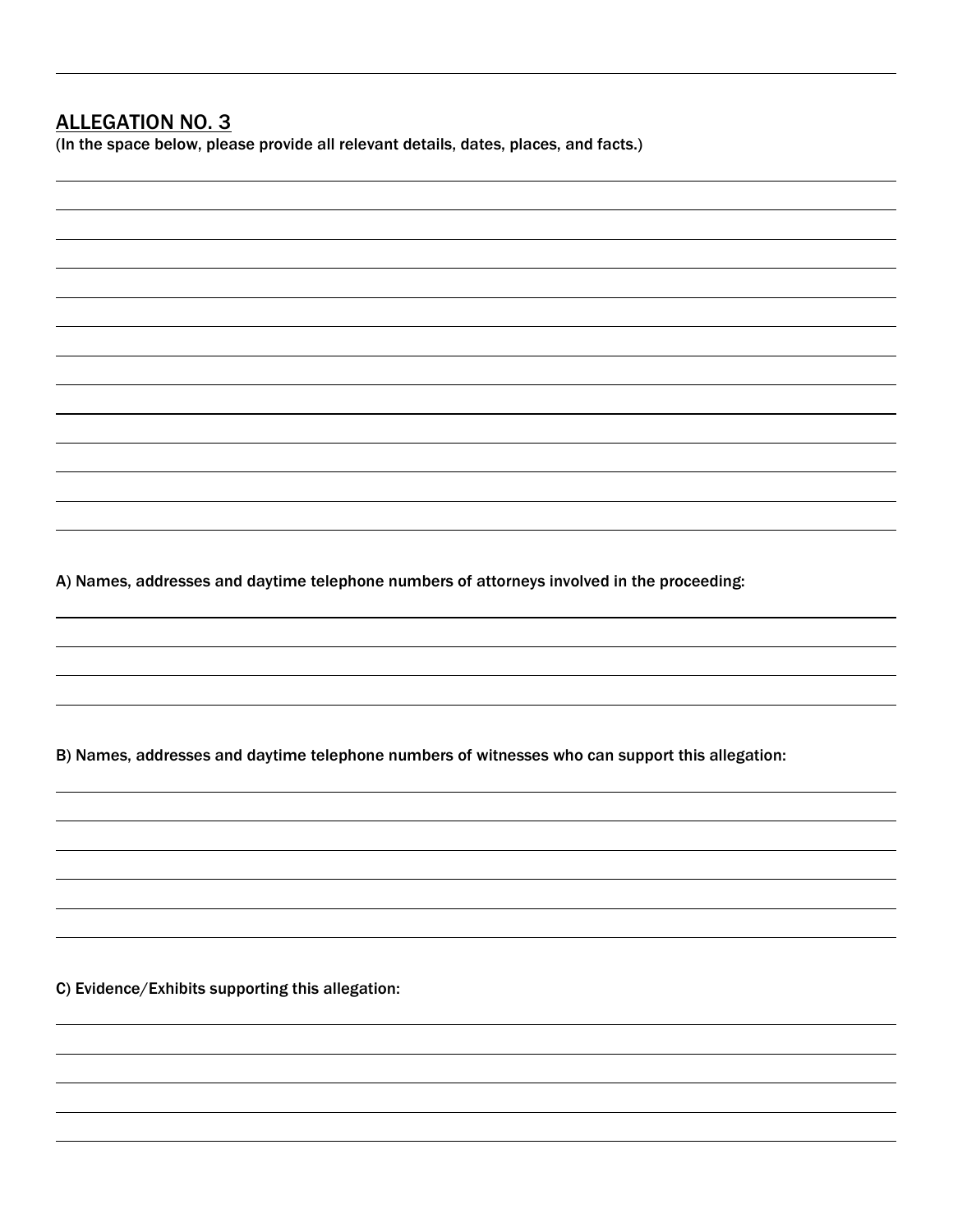ADDITIONAL ALLEGATIONS. If you need additional space for more allegations, please make additional copies of this page.

ALLEGATION NO. \_\_\_\_\_\_\_\_\_<br>(In the space below, please provide all relevant details, dates, places, and facts.)

A) Names, addresses and daytime telephone numbers of attorneys involved in the proceeding:

B) Names, addresses and daytime telephone numbers of witnesses who can support this allegation: